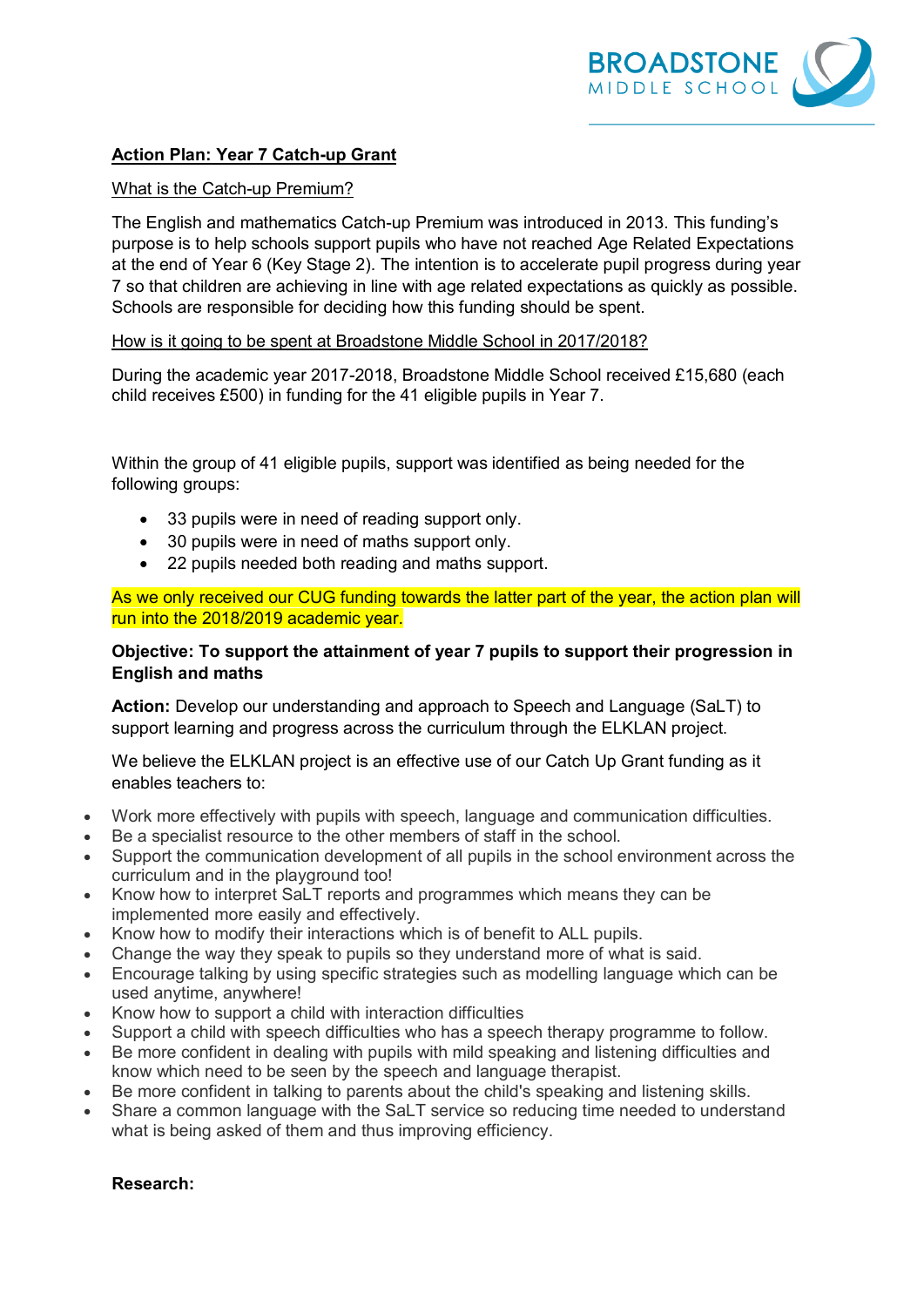

**As a research centred school, it was important that the use of our CUG funding was invested in the most effective way to allow for the biggest impact upon student progress, learning and attainment. Communication has a strong position in the new Ofsted inspection framework, both in relation to teaching and learning and with a focus on those children who do not attain well. The following quotations support the importance of speech and language:**

'…talk – at home, in school, among peers – is education at its most elemental and potent. It is the aspect of teaching which has arguably the greatest influence on learning.' Cambridge Primary Review, 2009

'A focus on talk in the classroom can significantly enhance the way all children respond to schooling, in all subjects.' A Generation A Drift,

'It is a skill which has to be taught, honed and nurtured. Yet… children's ability to communicate, to speak and understand [is] taken for granted' Bercow Report, 2008

| Action                                                                                                                                                                                                                 | Cost  | Impact                                                                                                                                                                                                                                                                                                                                                                                                                                                          |
|------------------------------------------------------------------------------------------------------------------------------------------------------------------------------------------------------------------------|-------|-----------------------------------------------------------------------------------------------------------------------------------------------------------------------------------------------------------------------------------------------------------------------------------------------------------------------------------------------------------------------------------------------------------------------------------------------------------------|
| <b>ELKLAN Speech and</b><br>Language Programme-Staff<br>CPD/Training.                                                                                                                                                  | £6300 | Will begin in September<br>2018                                                                                                                                                                                                                                                                                                                                                                                                                                 |
| *Inclusive approach to SALT<br>*Strategies to support the<br>learning of all in the<br>classroom<br>*Focus upon memory<br>techniques<br>*Development of key<br>vocabulary and<br>understanding of curriculum<br>links. |       | We expect to see an<br>improvement in writing<br>outcomes and progress<br>across the curriculum.<br>Teachers will have a greater<br>understanding of<br>communication friendly<br>teaching and will have<br>strategies to support all<br>children. Lower attaining<br>children will be taught<br>memory techniques which<br>will support with retrieval<br>practice, the use of the<br>knowledge organiser and<br>the knowledge based<br>curriculum in general. |

## **Objective: To identify barriers to learning and support in closing the gap between those who did not meet expected standard and those who did.**

**Action:** To ensure the Inclusion Team are able to effectively diagnosis potential barriers to learning and put in meaningful and impactful interventions in place.

| Action                         | Cost                      | Impact                       |
|--------------------------------|---------------------------|------------------------------|
| <b>GL Assessment Software.</b> | £4000 (50% of total cost) | At the start of the academic |
| *Ability to baseline children  |                           | year this allows us to       |
| on entry and identify specific |                           | baseline the students with a |
| gaps.                          |                           | standardised test. This      |
|                                |                           | clearly highlights children  |